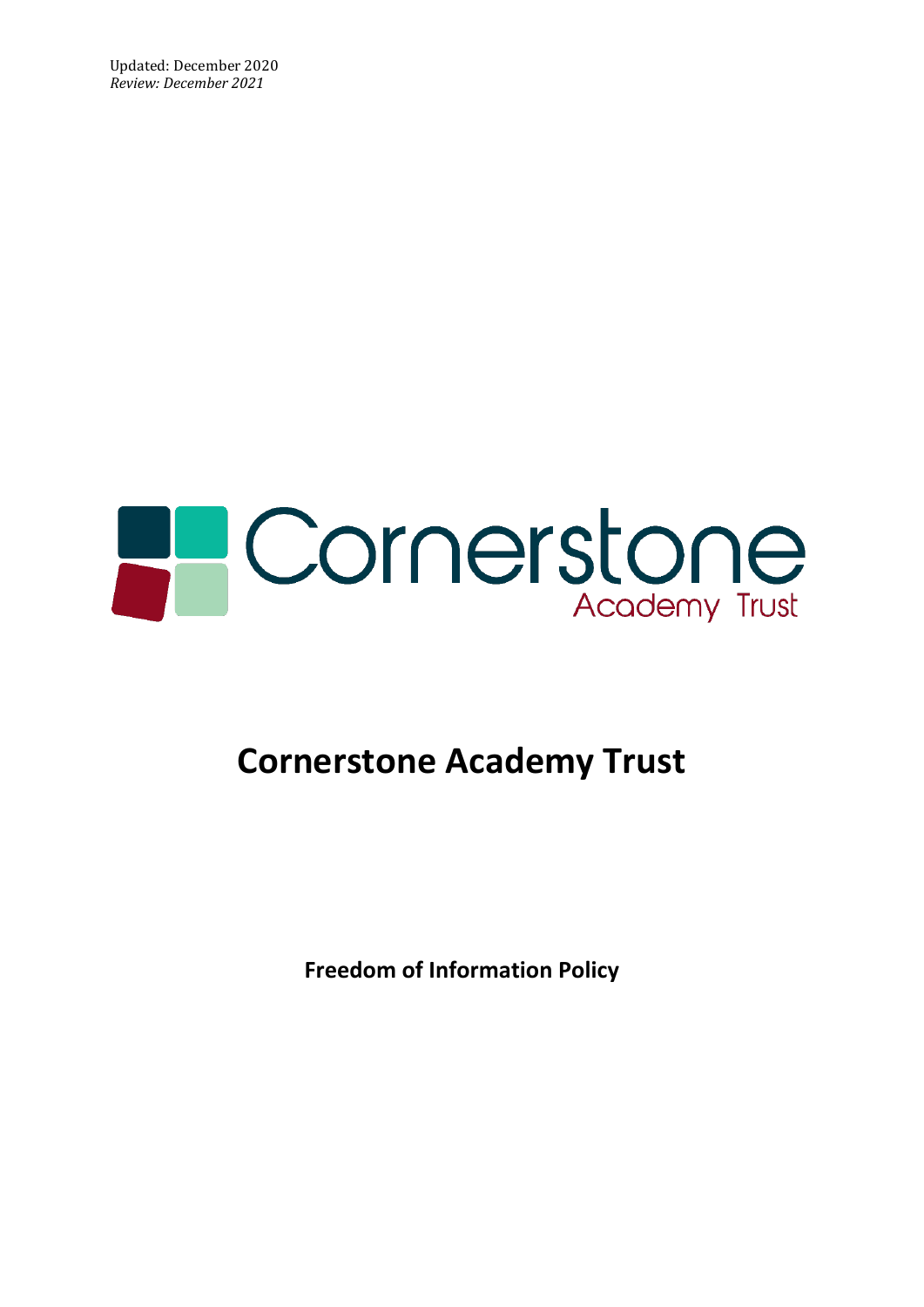## **FREEDOM OF INFORMATION POLICY**

Cornerstone Academy Trust is committed to openness and transparency in the provision of information to all persons or organisations who request it.

We will provide information promptly, subject to the following conditions, which are based on our duties under the Freedom of Information Act 2000:

- Copies of reference documents, such as policy statements and procedural guidance will be provided free of charge or as published in our Publications Scheme which is available from the school office or on our website.
- We will provide them information within 20 working days.
- Your request must be in writing (letter or email) to ensure that we have a clear statement of what is requested. Email [admin@tcat.education](mailto:admin@tcat.education) or write to:

Cornerstone Academy Trust

c/o Broadclyst Primary School

School Lane

Broadclyst

Exeter

EX5 3JG

- In some circumstances we may withhold the information you have requested under one of the exemptions applicable under the legislation.
- If you do not accept our reasons for declining to disclose the information requested, you should write to the Chair of Trustees at the address included above:
- If you are not happy with their response, you may wish to contact the Information Commissioner at:

The Information Commissioners Office Wycliffe House Water Lane Wilmslow Cheshire SK9 5AF

Telephone 01625 545700 – helpline is open from 9am to 5pm, Monday to Friday Email: [mail@ico.gsi.gov.uk](mailto:mail@ico.gsi.gov.uk)

• Whilst we will provide most information free of charge, we may charge a fee for photocopying/printing/faxing/postage of longer documents. If you ask for information in an